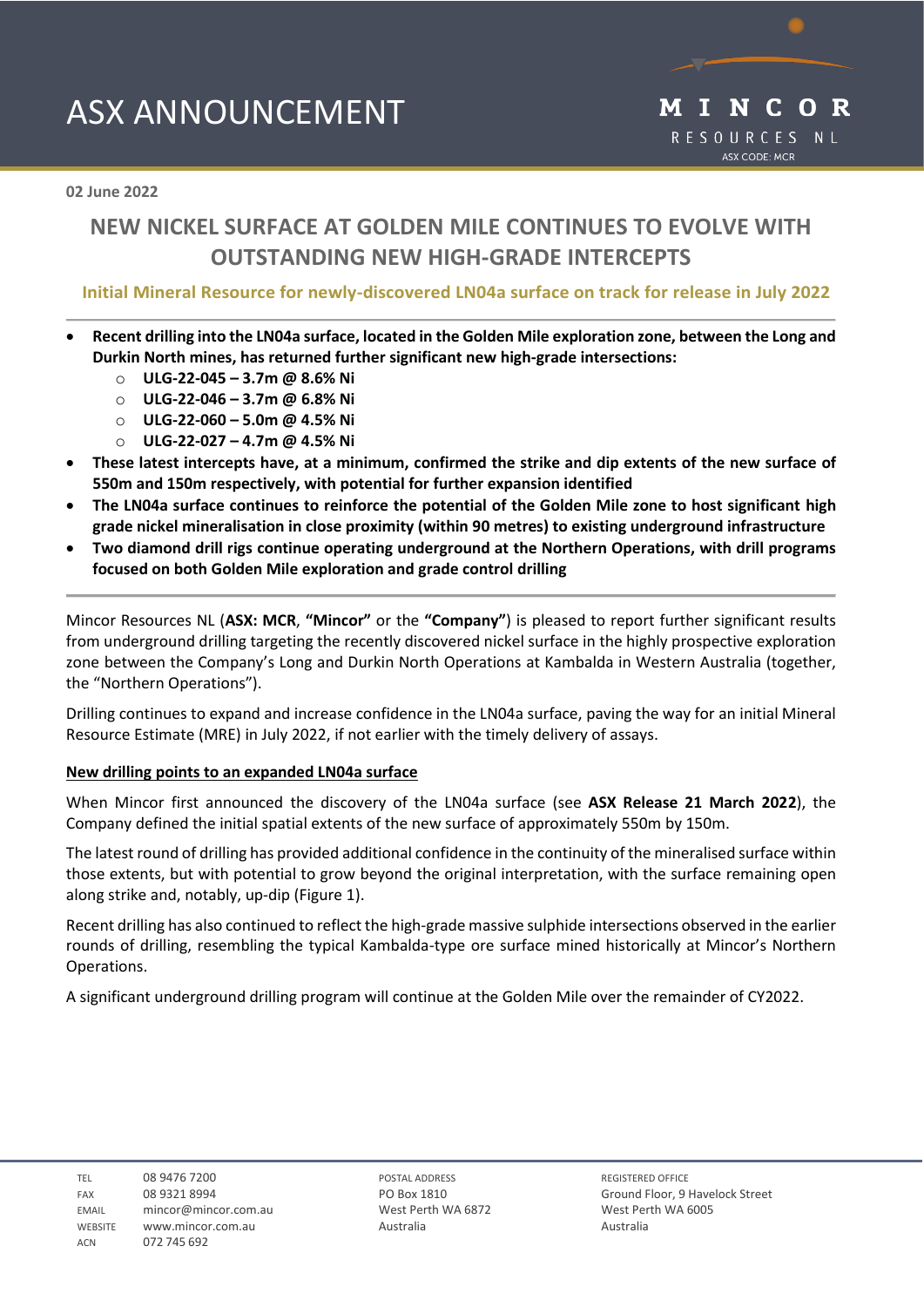

### **Mincor Northern Operations - LN04a Surface**



**Figure 1: Schematic of the Northern Operations (facing North), highlighting key new drill hole intercepts within the LN04a surface. LN04a Surface remains open in the directions indicated by red arrow(s).**



**Figure 2. Location of the conceptual LN04a surface within the greater Kambalda Dome (facing South). Note the extent of Golden Mile drilling still to take place over the remainder of CY22.**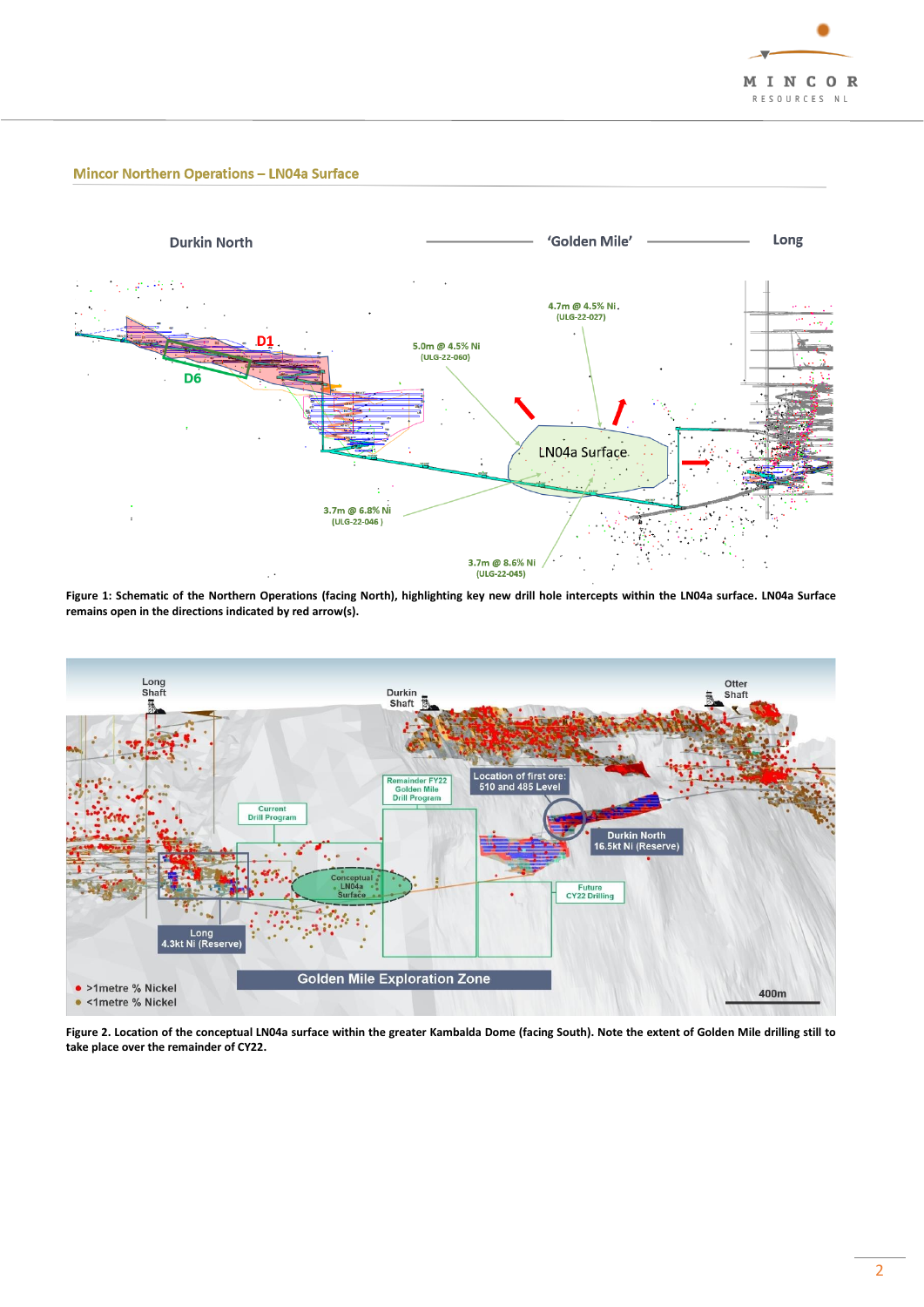



**Figure 3. Massive and matrix textured nickel intercept in underground diamond drilling, LN04a (ULG-22-045)** 

#### **Management Comment**

Mincor's Managing Director, David Southam, said: *"The Golden Mile exploration is continuing to gather serious momentum, with the latest round of drilling into the LNO4a surface not only confirming our original interpretation, but also highlighting the potential to expand the surface. Importantly, we are continuing to see high-grade, high tenor nickel sulphide intersections that are typical of the orebodies of Mincor's Northern Operations.*

*"Our early success at the Golden Mile reinforces the Company's long-held view of the outstanding exploration potential between the Long and Durkin North operations at Kambalda. It is a vote of confidence in the Company's strategy to combine the infrastructure of the two operations and dedicate significant resources to unlock this exciting exploration opportunity.*

*"With production now underway from both Northern Operations and Cassini, first cash-flow expected in June, and our exploration and resource teams working hard to deliver an Initial Mineral Resource for the LN04a surface, we expect that the next few months will be an exciting time for Mincor as we complete our transition to a mid-tier nickel producer and strengthen our near-term growth pathway."*

**- ENDS -**

**Approved by: Board of Mincor Resources NL**

**For further details, please contact:**

Managing Director **GM Corporate Development** Read Corporate Mincor Resources NL Mincor Resources NL Tel: (08) 9388 1474 Email[: d.southam@mincor.com.au](mailto:d.southam@mincor.com.au) Email: k.walker@mincor.com.au Tel: (08) 9476 7200 [Tel: \(08\)](tel:.(08)) 9476 7200

David Southam Nicholas Read Nicholas Read Nicholas Read Nicholas Read Nicholas Read Nicholas Read

**Media Inquiries:**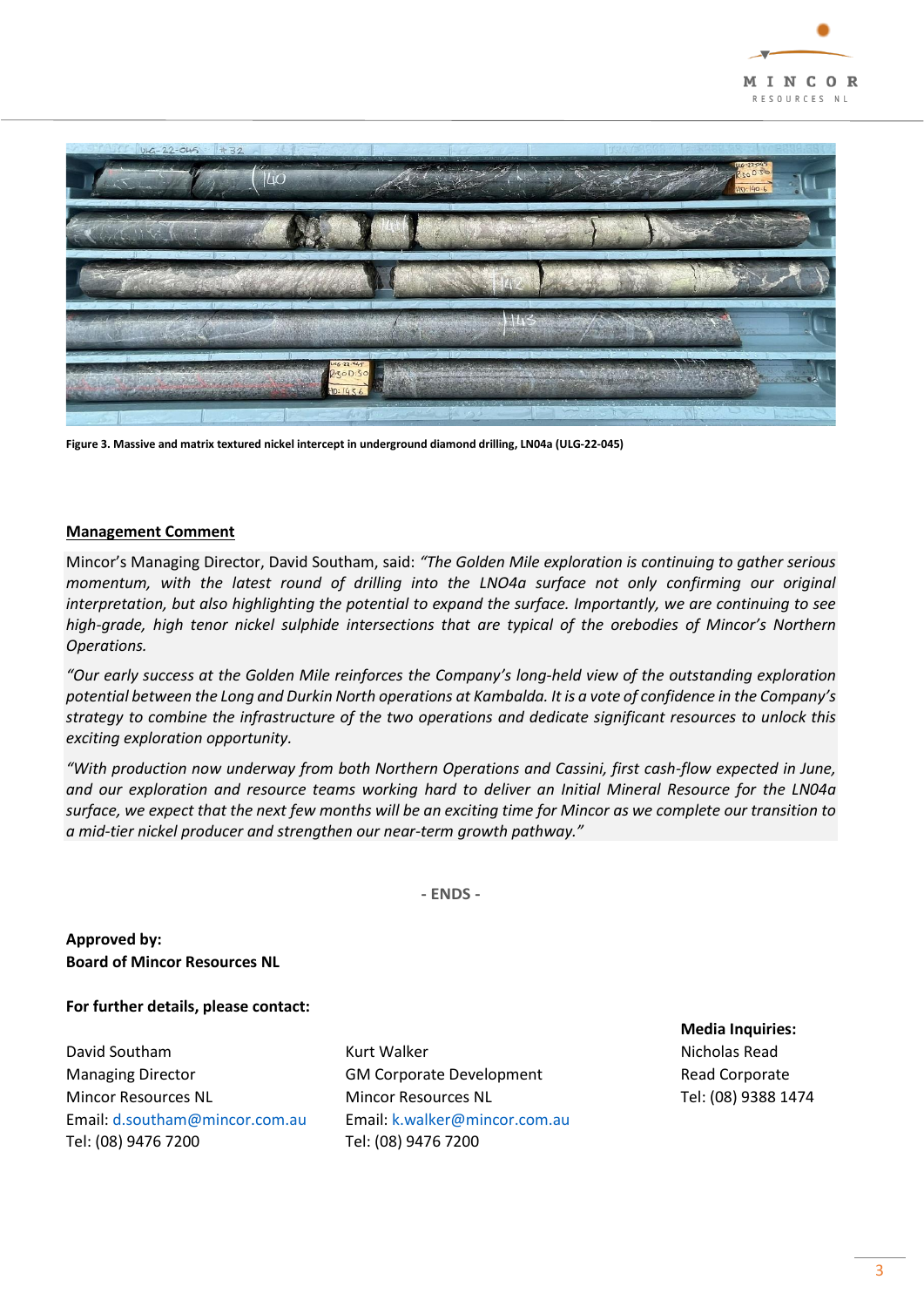

#### *Summary Information*

The following disclaimer applies to this announcement and any information contained in it (the Information). The Information in this announcement is of general background and does not purport to be complete. It should be read in conjunction with Mincor's other periodic and continuous disclosure announcements lodged with ASX Limited, which are available at www.asx.com.au. You are advised to read this disclaimer carefully before reading or making any other use of this announcement or any Information contained in this announcement. In accepting this announcement, you agree to be bound by the following terms and conditions including any modifications to them.

#### *Forward Looking Statements*

This announcement may include forward-looking statements. These forward-looking statements are based on Mincor's expectations and beliefs concerning future events. Forward looking statements are necessarily subject to risks, uncertainties and other factors, many of which are outside the control of Mincor, which could cause actual results to differ materially from such statements. Mincor makes no undertaking to subsequently update or revise the forward-looking statements made in this announcement, to reflect the circumstances or events after the date of this announcement.

# **APPENDIX 1: Nickel Mineral Resources and Ore Reserves**

| <b>RESOURCE</b> | <b>MEASURED</b>          |                          | <b>INDICATED</b> |        | <b>INFERRED</b> |                          | <b>TOTAL</b>  |        |           |
|-----------------|--------------------------|--------------------------|------------------|--------|-----------------|--------------------------|---------------|--------|-----------|
|                 | Tonnes                   | Ni (%)                   | Tonnes           | Ni (%) | <b>Tonnes</b>   | Ni (%)                   | <b>Tonnes</b> | Ni (%) | Ni tonnes |
| Cassini         |                          |                          | 1,350,000        | 4.0    | 184,000         | 3.5                      | 1,534,000     | 4.0    | 60,700    |
| Long            |                          |                          | 487,000          | 4.1    | 303,000         | 4.0                      | 791,000       | 4.1    | 32,000    |
| Redross         | 39,000                   | 4.9                      | 138,000          | 2.9    | 67,000          | 2.9                      | 244,000       | 3.2    | 7,900     |
| <b>Burnett</b>  | $\overline{\phantom{a}}$ | $\overline{\phantom{0}}$ | 241,000          | 4.0    |                 | $\overline{\phantom{a}}$ | 241,000       | 4.0    | 9,700     |
| Miitel          | 156,000                  | 3.5                      | 408,000          | 2.8    | 27,000          | 4.1                      | 591,000       | 3.1    | 18,100    |
| Wannaway        |                          | $\overline{\phantom{a}}$ | 110,000          | 2.6    | 16,000          | 6.6                      | 126,000       | 3.1    | 3,900     |
| Carnilya        | 47,000                   | 3.6                      | 57,000           | 2.2    |                 | $\overline{\phantom{a}}$ | 104,000       | 2.8    | 2,900     |
| Otter Juan      | 2,000                    | 6.9                      | 51,000           | 4.1    |                 |                          | 53,000        | 4.3    | 2,300     |
| Ken/McMahon     | 25,000                   | 2.7                      | 183,000          | 3.9    | 54,000          | 3.2                      | 262,000       | 3.7    | 9,600     |
| Durkin North    |                          | $\overline{\phantom{a}}$ | 417,000          | 5.3    | 10,000          | 3.8                      | 427,000       | 5.2    | 22,400    |
| Durkin Oxide    |                          |                          | 154,000          | 3.2    | 22,000          | 1.7                      | 176,000       | 3.0    | 5,200     |
| Gellatly        |                          | $\overline{\phantom{a}}$ | 29,000           | 3.4    |                 | $\overline{\phantom{a}}$ | 29,000        | 3.4    | 1,000     |
| Voyce           |                          | $\overline{\phantom{a}}$ | 50,000           | 5.3    | 14,000          | 5.0                      | 64,000        | 5.2    | 3,400     |
| Cameron         |                          | $\overline{\phantom{a}}$ | 96,000           | 3.3    |                 | $\overline{\phantom{a}}$ | 96,000        | 3.3    | 3,200     |
| Stockwell       |                          | $\overline{\phantom{a}}$ | 554,000          | 3.0    |                 |                          | 554,000       | 3.0    | 16,700    |
| <b>TOTAL</b>    | 270,000                  | 3.7                      | 4,325,000        | 3.8    | 698,000         | 3.7                      | 5,292,000     | 3.8    | 199,000   |

### Nickel Mineral Resources as at 30 June 2021

Note:

Figures have been rounded and hence may not add up exactly to the given totals.

• Note that nickel Mineral Resources are inclusive of nickel Ore Reserves.

The information in this report that relates to nickel Mineral Resources is based on information compiled by Rob Hartley, who is a Member of the Australasian Institute of Mining and Metallurgy. Mr Hartley is an employee of Mincor Resources NL and has sufficient experience relevant to the style of mineralisation and type of deposit under consideration, and to the activity which he is undertaking to qualify as a Competent Person as defined in the 2012 edition of the 'Australasian Code for Reporting of Exploration Results, Mineral Resources and Ore Reserves. Mr Hartley consents to the inclusion in this report of the matters based on his information in the form and context in which it appears.

The information in this report that relates to Exploration Results is based on information compiled by Dr Zoran Seat, who is a Member of The Australasian Institute of Mining and Metallurgy. Dr Seat is a full-time employee of Mincor Resources NL. Dr Seat has sufficient experience that is relevant to the style of mineralisation and type of deposit under consideration and to the activity that he is undertaking to qualify as Competent Persons as defined in the 2012 Edition of the Australasian Code for Reporting of Exploration Results, Mineral Resources and Ore Reserves. Dr Seat consents to the inclusion in the report of the matters based on his information in the form and context in which it appears.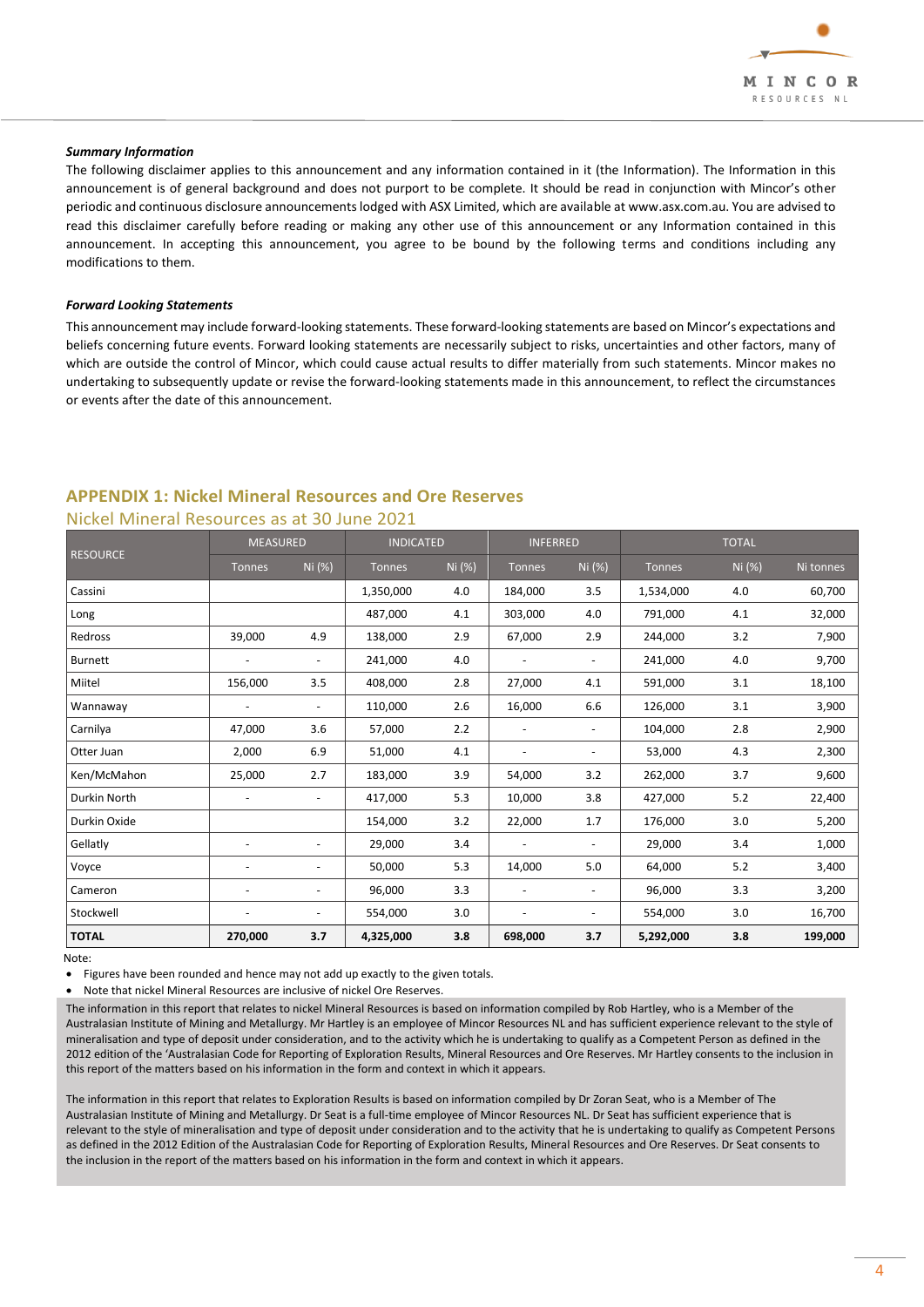### **APPENDIX 2:** Nickel Ore Reserves as at 30 June 2021

| <b>RESERVE</b> | <b>PROVED</b>            |                          | <b>PROBABLE</b> |        | <b>TOTAL</b>  |        |           |
|----------------|--------------------------|--------------------------|-----------------|--------|---------------|--------|-----------|
|                | <b>Tonnes</b>            | Ni (%)                   | <b>Tonnes</b>   | Ni (%) | <b>Tonnes</b> | Ni (%) | Ni tonnes |
| Cassini        |                          |                          | 1,212,000       | 3.3    | 1,212,000     | 3.3    | 40,100    |
| Long           |                          |                          | 162,000         | 2.7    | 162,000       | 2.7    | 4,300     |
| <b>Burnett</b> | $\overline{\phantom{a}}$ | $\overline{\phantom{a}}$ | 271,000         | 2.6    | 271,000       | 2.6    | 6,900     |
| Miitel         | 19.000                   | 2.9                      | 126,000         | 2.1    | 145.000       | 2.2    | 3,300     |
| Durkin North   | -                        | $\overline{\phantom{a}}$ | 675,000         | 2.4    | 675,000       | 2.4    | 16,500    |
| <b>TOTAL</b>   | 19,000                   | 2.9                      | 2,445,000       | 2.9    | 2,465,000     | 2.9    | 71,100    |

Note:

• Figures have been rounded and hence may not add up exactly to the given totals.

• Note that nickel Mineral Resources are inclusive of nickel Ore Reserves.

The information in this report that relates to nickel Ore Reserves at Cassini and Long is based on information compiled by Dean Will, who is a Member of the Australasian Institute of Mining and Metallurgy. Mr Will is a full-time employee of Mincor Resources NL and has sufficient experience relevant to the style of mineralisation and type of deposit under consideration, and to the activity which he is undertaking to qualify as a Competent Person as defined in the 2012 edition of the "Australian Code for Reporting of Exploration Results, Mineral Resources and Ore Reserves". Mr Will consents to the inclusion in this report of the matters based on his information in the form and context in which it appears.

The information in this report that relates to nickel Ore Reserves at Burnett, Miitel and Durkin North is based on information compiled by Paul Darcey, who is a Member of the Australasian Institute of Mining and Metallurgy. Mr Darcey is a full-time employee of Mincor Resources NL and has sufficient experience relevant to the style of mineralisation and type of deposit under consideration, and to the activity which he is undertaking to qualify as a Competent Person as defined in the 2012 edition of the "Australian Code for Reporting of Exploration Results, Mineral Resources and Ore Reserves". Mr Darcey consents to the inclusion in this report of the matters based on his information in the form and context in which it appears.

### **Hole ID Collar coordinates From To Interval Estimated true width % Nickel % Copper %**  Local | Local | Local | EOH | <sub>Din</sub> | Local | <sup>From</sup> | <sup>10</sup> | <sup>Interval</sup> | true-width | <sup>76</sup><sup>NICKEI</sup> | <sup>76</sup> Oper | Cobalt **easting Local northing Local RL EOH depth Dip Local azimuth Long Victor - LN04a** LG137-039 | 374036.5 | 550753.1 | -392.0 | 512.5 | 8 | 321.9 | 437.60 | 437.92 | 0.32 | 0.1 | 5.9 | 0.7 | 0.2 LG137-084 | 373958.0 | 550898.1 | -388.5 | 350.4 | 11 | 322.6 | 154.30 | 161.30 | 7.00 | 2.3 | 3.8 | 0.3 | 0.1 LG137-155 373956.6 550897.4 -389.0 577.1 1 299.6 510.00 511.00 1.00 NA Porphyry Obscured LG14-38 374111.0 550600.1 -409.6 645 -1 326.0 488.00 490.00 1.00 NA Porphyry Obscured LG16-409 | 373819.5 | 550941.3 | -615.2 | 120.3 | 53 | 46.0 | 79.80 | 83.40 | 3.60 | 1.8 | 4.7 | 0.5 | 0.1 LNSD-066 | 373471.6 | 550737.5 | 311.6 | 857.8 | -53 | -44.8 | 782.20 | 783.85 | -1.65 | ----1.5 | ----------LNSD-067 373470.8 550736.7 311.4 960.4 -61 24.6 888.00 889.00 1.00 NA Porphyry Obscured ULG-21-005 373868.9 550888.7 -386.2 212.8 23 1.0 143.00 144.00 1.00 NA Porphyry Obscured ULG-21-009 373868.9 550888.6 -388.3 212.8 -25 339.5 159.00 160.00 1.00 NA Porphyry Obscured ULG-21-018 | 373606.5 | 551020.6 | -569.5 | 218.3 | 22 | 30.1 | 104.72 | 104.80 | 0.08 | 0.1 | 2.5 | 0.2 | 0.1 ULG-21-024 373606.4 551020.9 -567.6 326.5 50 30.5 194.00 195.00 1.00 NA Porphyry Obscured ULG-21-027 373869.5 550888.7 -386.9 341.8 10 340.5 160.00 161.00 1.00 NA Porphyry Obscured ULG-21-029 | 373869.9 | 550888.3 | -388.6 | 203.7 | -58 | 345.9 | 181.60 | 184.01 | 2.41 | 0.8 | 3.4 | 0.5 | 0.3 ULG-21-031 373869.6 550888.7 -387.9 178.3 -16 338.1 157.00 158.00 1.00 NA Porphyry Obscured ULG-21-033 373870.1 550888.7 -387.4 190.1 2 349.5 144.00 145.00 1.00 NA Porphyry Obscured ULG-21-040 | 373606.2 | 551020.8 | -568.6 | 175.7 | 39 | 30.3 | 154.17 | 158.83 | 4.66 | 2.5 | 3.4 | 0.2 | 0.1 ULG-21-042 | 373460.4 | 551089.7 | -548.1 | 221.7 | -1 | 30.1 | 88.47 | 89.10 | 0.63 | 0.6 | 4.4 | 0.3 | 0.1 ULG-21-045 | 373460.5 | 551090.0 | -545.7 | 119 | 27 | 30.4 | 114.61 | 115.77 | 1.16 | 1.1 | 8.2 | 0.4 | 0.2 ULG-21-048 | 373460.7 | 551089.7 | -543.7 | 267.8 | 54 | 30.6 | 257.81 | 262.08 | 4.27 | 1.2 | 3.0 | 0.3 | 0.0

## **APPENDIX 3: Drill Hole Tabulations**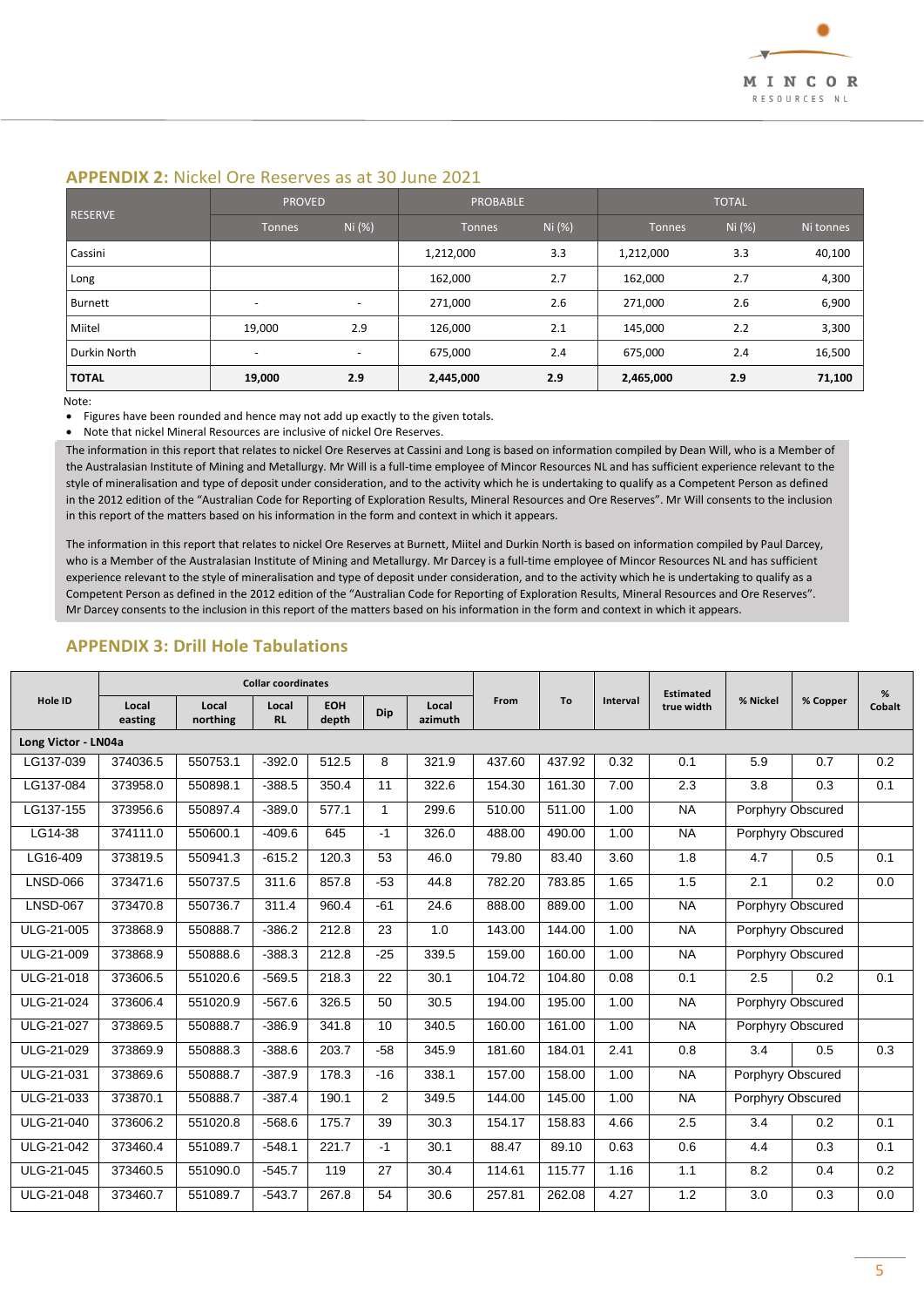

| ULG-21-052 | 373460.9 | 551090.0 | $-547.1$ | 167.2  | 16             | 30.7  | 97.32  | 104.15 | 6.83 | 5.7              | 2.6                   | 0.3            | 0.1 |
|------------|----------|----------|----------|--------|----------------|-------|--------|--------|------|------------------|-----------------------|----------------|-----|
| ULG-21-054 | 373460.5 | 551089.9 | $-545.4$ | 176.7  | 43             | 30.6  | 162.00 | 162.60 | 0.60 | 0.3              | 4.7                   | 0.1            | 0.1 |
| ULG-21-059 | 373605.1 | 551020.9 | $-569.2$ | 157.8  | 25             | 354.5 | 121.80 | 122.05 | 0.25 | 0.2              | 5.3                   | 0.3            | 0.1 |
| ULG-21-069 | 373297.9 | 551178.9 | $-520.9$ | 155.9  | $\overline{7}$ | 67.9  | 136.47 | 142.25 | 5.78 | 4.6              | 2.4                   | 0.2            | 0.1 |
| ULG-21-071 | 373298.0 | 551179.0 | $-520.1$ | 158.7  | 19             | 63.7  | 129.68 | 131.15 | 1.47 | 1.4              | 3.7                   | 0.2            | 0.1 |
| ULG-22-003 | 373459.7 | 551090.0 | $-547.8$ | 221.9  | 3              | 352.3 | 117.64 | 118.34 | 0.70 | 0.6              | 5.3                   | 0.3            | 0.1 |
| ULG-22-005 | 373459.7 | 551090.0 | $-547.8$ | 380    | 42             | 351.7 | 147.51 | 151.70 | 4.19 | 3.3              | 5.1                   | 0.2            | 0.1 |
| ULG-22-007 | 373460.7 | 551089.3 | $-547.5$ | 182.4  | 33             | 351.9 | 137.60 | 139.50 | 1.90 | 1.6              | $\overline{3.8}$      | 0.2            | 0.1 |
| ULG-22-009 | 373458.7 | 551089.7 | $-547.7$ | 242.7  | $\mathbf{1}$   | 336.3 | 154.90 | 155.70 | 0.80 | $0.5\,$          | 4.2                   | 0.2            | 0.2 |
| ULG-22-021 | 373461.4 | 551089.2 | $-547.5$ | 154.2  | 35             | 33.0  | 125.26 | 135.20 | 9.94 | 8.3              | 3.4                   | 0.3            | 0.1 |
| ULG-22-025 | 373462.8 | 551088.4 | $-547.5$ | 197.3  | 25             | 65.0  | 162.00 | 163.00 | 1.00 | <b>NA</b>        | Porphyry Obscured     |                |     |
| ULG-22-027 | 373462.8 | 551088.4 | $-547.5$ | 215    | 36             | 60.8  | 233.80 | 238.47 | 4.67 | 2.5              | 4.5                   | 0.5            | 0.1 |
| ULG-22-038 | 373462.8 | 551088.0 | $-546.0$ | 200    | 20             | 63.6  | 158.77 | 158.90 | 0.13 | 0.1              | 1.2                   | 0.0            | 0.0 |
| ULG-22-039 | 373605.9 | 551020.8 | $-568.6$ | 167.7  | 35             | 24.1  | 123.00 | 124.00 | 1.00 | NA               | Porphyry Obscured     |                |     |
| ULG-22-040 | 373458.6 | 551089.7 | $-547.6$ | 170.8  | $\overline{7}$ | 6.6   | 102.20 | 102.30 | 0.10 | 0.1              | 4.7                   | 0.2            | 0.1 |
| ULG-22-041 | 373608.3 | 551020.1 | $-567.9$ | 242.6  | 35             | 58.2  | 190.63 | 193.40 | 2.77 | 1.9              | 2.9                   | 0.2            | 0.1 |
| ULG-22-042 | 373458.5 | 551090.0 | $-546.0$ | 188.7  | 29             | 9.8   | 121.80 | 122.16 | 0.36 | $0.3\,$          | 5.2                   | 1.8            | 0.3 |
| ULG-22-043 | 373608.4 | 551019.9 | $-569.1$ | 224.5  | 30             | 67.2  | 162.50 | 163.11 |      |                  | <b>Assays Awaited</b> |                |     |
| ULG-22-044 | 373459.4 | 551090.0 | $-544.8$ | 168.2  | 44             | 11.0  | 132.66 | 135.40 | 2.74 | 1.8              | 3.7                   | 0.3            | 0.1 |
| ULG-22-045 | 373608.6 | 551020.0 | $-570.0$ | 168.8  | 19             | 72.0  | 140.75 | 144.40 | 3.65 | 2.9              | 8.6                   | 0.6            | 0.2 |
| ULG-22-046 | 373459.3 | 551090.0 | $-546.9$ | 182.2  | 17             | 259.7 | 116.83 | 120.50 | 3.67 | 2.8              | 6.8                   | 0.3            | 0.1 |
| ULG-22-047 | 373608.6 | 551020.0 | $-570.0$ | 224.7  | $\overline{2}$ | 76.4  | 139.00 | 140.00 | 1.00 | <b>NA</b>        | Porphyry Obscured     |                |     |
| ULG-22-050 | 373462.5 | 551088.4 | $-547.2$ | 122.2  | 13             | 55.3  | 116.33 | 116.90 | 0.57 | 0.5              | 1.8                   | 0.1            | 0.0 |
| ULG-22-051 | 373606.5 | 551020.6 | $-569.5$ | 176.4  | 30             | 53.6  | 164.23 | 164.28 | 0.05 | 0.05             | 4.3                   | 0.4            | 0.1 |
| ULG-22-052 | 373460.9 | 551090.0 | $-547.1$ | 200    | 27             | 56.5  | 172.05 | 177.25 | 5.20 | 2.5              | 1.6                   | 0.1            | 0.0 |
| ULG-22-053 | 373607.9 | 551020.3 | $-568.9$ | 225    | 40             | 42.3  | 169.00 | 170.00 | 1.00 | <b>NA</b>        | Porphyry Obscured     |                |     |
| ULG-22-054 | 373460.7 | 551089.3 | $-547.5$ | 254.3  | 39             | 46.0  | 203.85 | 206.00 | 2.15 | 1.0              | 3.6                   | 0.3            | 0.1 |
| ULG-22-055 | 373608.5 | 551019.0 | $-570.2$ | 230.7  | 15             | 83.7  | 151.00 | 152.00 | 1.00 | <b>NA</b>        | Porphyry Obscured     |                |     |
| ULG-22-056 | 373460.2 | 551090.0 | $-544.5$ | 191.7  | 46             | 23.8  | 177.00 | 178.00 | 1.00 | <b>NA</b>        | Porphyry Obscured     |                |     |
| ULG-22-057 | 373608.6 | 551019.2 | $-569.3$ | 239.2  | 25             | 79.6  | 146.60 | 148.90 | 2.30 | 1.8              | 4.1                   | 0.2            | 0.1 |
| ULG-22-058 | 373297.8 | 551177.7 | $-521.0$ | 186.7  | 31             | 58.1  | 124.00 | 125.00 | 1.00 | <b>NA</b>        | Porphyry Obscured     |                |     |
| ULG-22-059 | 373608.8 | 551019.4 | $-568.2$ | 198.2  | 34             | 75.8  | 196.07 | 198.20 |      |                  |                       | Assays Awaited |     |
| ULG-22-060 | 373297.8 | 551177.7 | $-521.0$ | 160.46 | 35             | 67.6  | 132.00 | 137.00 | 5.00 | $\overline{3.5}$ | 4.5                   | 0.3            | 0.1 |
| ULG-22-061 | 373608.4 | 551019.6 | $-569.2$ | 289    | 42             | 58.0  | 207.69 | 209.92 |      |                  |                       | Assays Awaited |     |
| ULG-22-067 | 373463.0 | 551088.3 | $-545.8$ | 287.6  | 31             | 68.1  | 237.00 | 238.00 | 1.00 | <b>NA</b>        | Porphyry Obscured     |                |     |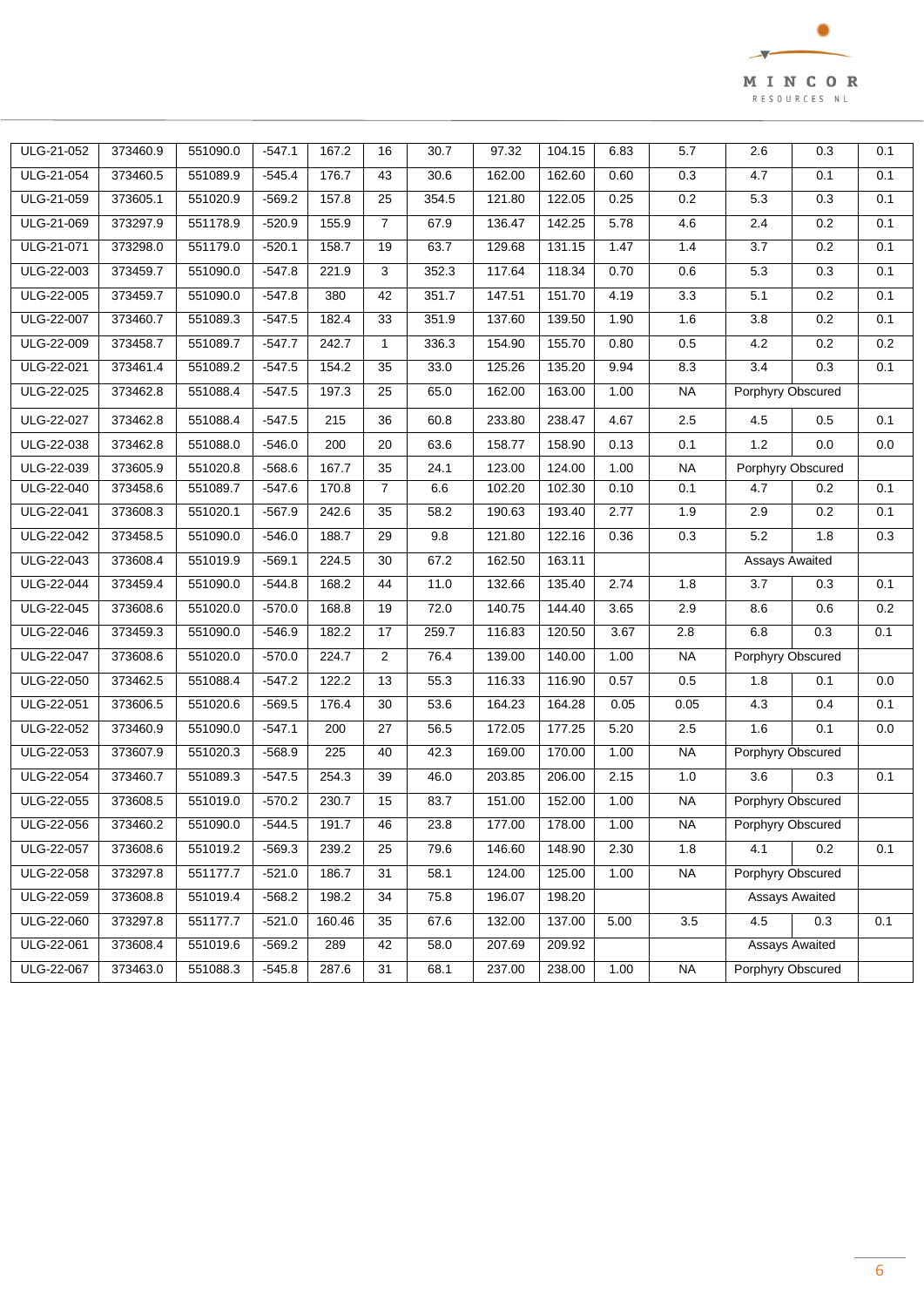

| <b>Criteria</b>               | <b>JORC Code explanation</b>                                                                                                                                                                                                                                                                                                                                                                                                                                                                                                                                                                                                                                                                                                                                                                                                                                                                                                                                                                                                                                                                                                                         | <b>Commentary</b>                                                                                                                                                                                                                                                                                                                                                                                                                                                                                                                                                                                                                                                                                                                                                                                                                                                                                                                                                                                                                                                                                                                                                                                                                                                                                                                         |
|-------------------------------|------------------------------------------------------------------------------------------------------------------------------------------------------------------------------------------------------------------------------------------------------------------------------------------------------------------------------------------------------------------------------------------------------------------------------------------------------------------------------------------------------------------------------------------------------------------------------------------------------------------------------------------------------------------------------------------------------------------------------------------------------------------------------------------------------------------------------------------------------------------------------------------------------------------------------------------------------------------------------------------------------------------------------------------------------------------------------------------------------------------------------------------------------|-------------------------------------------------------------------------------------------------------------------------------------------------------------------------------------------------------------------------------------------------------------------------------------------------------------------------------------------------------------------------------------------------------------------------------------------------------------------------------------------------------------------------------------------------------------------------------------------------------------------------------------------------------------------------------------------------------------------------------------------------------------------------------------------------------------------------------------------------------------------------------------------------------------------------------------------------------------------------------------------------------------------------------------------------------------------------------------------------------------------------------------------------------------------------------------------------------------------------------------------------------------------------------------------------------------------------------------------|
| <b>Sampling</b><br>techniques | Nature and quality of sampling (e.g. cut channels, random chips,<br>٠<br>or specific specialised industry standard measurement tools<br>appropriate to the minerals under investigation, such as<br>downhole gamma sondes, or handheld XRF instruments, etc.).<br>These examples should not be taken as limiting the broad<br>meaning of sampling.<br>Include reference to measures taken to ensure sample<br>$\bullet$<br>representivity and the appropriate calibration of any<br>measurement tools or systems used.<br>Aspects of the determination of mineralisation that are Material<br>$\bullet$<br>to the Public Report.<br>In cases where 'industry standard' work has been done this<br>$\bullet$<br>would be relatively simple (e.g. 'reverse circulation drilling was<br>used to obtain 1m samples from which 3kg was pulverised to<br>produce a 30g charge for fire assay'). In other cases, more<br>explanation may be required, such as where there is coarse gold<br>that has inherent sampling problems. Unusual commodities or<br>mineralisation types (e.g. submarine nodules) may warrant<br>disclosure of detailed information. | • All drilling at LN04a is underground diamond<br>drilling undertaken by a reputable contractor<br>in line with industry best practise.<br>Diamond drill core samples include HQ3 and<br>$\bullet$<br>NQ2 diameter core.<br>Diamond drill core has been orientated,<br>$\bullet$<br>photographed, logged in full and marked up<br>for cutting and sampling. The average sample<br>length is 1m, and the minimum and maximum<br>sample lengths are 0.05m and 2m,<br>respectively.<br>Nickel sulphide mineralisation is visible in the<br>$\bullet$<br>drill core and between 5-10 metres before<br>and after mineralised intersections are<br>sampled routinely.<br>For diamond drill core, representivity is<br>$\bullet$<br>ensured by sampling to geological contacts<br>and following the long axis of the core when<br>cutting the core in half.<br>• Average sample sizes are between 2.5-3.5kg<br>and are considered appropriate and<br>representative for this type of mineralisation<br>and drilling.<br>Historical diamond drilling and sampling<br>procedures followed by IGO Limited (IGO) are<br>considered of a high standard and in line with<br>industry best practise. Only diamond drill<br>holes completed by IGO are those with a<br>prefix LG, and all holes pertaining to LN04a<br>are reported in Appendix 3 above. |
| <b>Drilling</b><br>techniques | Drill type (e.g. core, reverse circulation, open-hole hammer,<br>rotary air blast, auger, Bangka, sonic, etc.) and details (e.g. core<br>diameter, triple or standard tube, depth of diamond tails, face-<br>sampling bit or other type, whether core is oriented and if so,<br>by what method, etc.).                                                                                                                                                                                                                                                                                                                                                                                                                                                                                                                                                                                                                                                                                                                                                                                                                                               | • Underground diamond drilling accounts for<br>100% of the drilling completed by Mincor.<br>Diamond drill core is HQ3 and NQ2 diameter.<br>$\bullet$<br>IGO drilling utilised conventional underground<br>$\bullet$<br>drilling methods in line with best industry<br>practise.                                                                                                                                                                                                                                                                                                                                                                                                                                                                                                                                                                                                                                                                                                                                                                                                                                                                                                                                                                                                                                                           |
| Drill sample<br>recovery      | Method of recording and assessing core and chip sample<br>recoveries and results assessed.<br>Measures taken to maximise sample recovery and ensure<br>$\bullet$<br>representative nature of the samples.<br>Whether a relationship exists between sample recovery and<br>٠<br>grade and whether sample bias may have occurred due to<br>preferential loss/gain of fine/coarse material.                                                                                                                                                                                                                                                                                                                                                                                                                                                                                                                                                                                                                                                                                                                                                             | Diamond drill core recoveries are measured<br>for each drill run. Overall recoveries are<br>generally >99%. Only in areas of core loss are<br>recoveries recorded and adjustments made to<br>metre marks.<br>• There is no relationship between grade and<br>core loss.<br>Re-examination of the IGO diamond drill core<br>indicates that drill core recoveries were very<br>high, and no issues were noted.                                                                                                                                                                                                                                                                                                                                                                                                                                                                                                                                                                                                                                                                                                                                                                                                                                                                                                                              |

# Section 1: Sampling Techniques and Data (criteria in this section apply to all succeeding sections)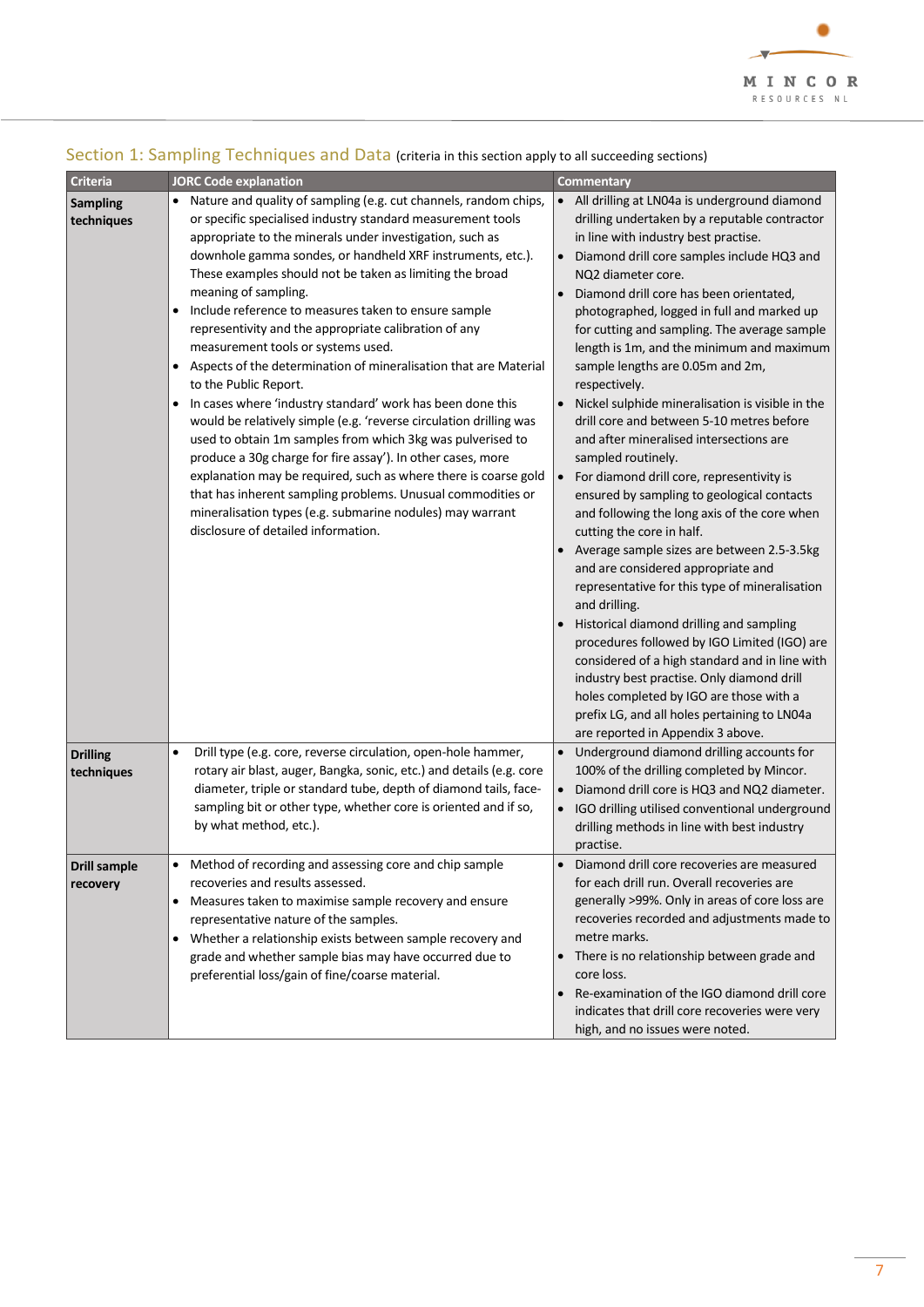

| <b>Criteria</b>                                               | <b>JORC Code explanation</b>                                                                                                                                                                                                                                                                                                                                                                                                                                                                                                                                                                                                                                                                                              | <b>Commentary</b>                                                                                                                                                                                                                                                                                                                                                                                                                                                                                                                                                                                                                                                                                                                                                                                                                                                                                                                                                                                                                                                                                                                                                                                                                  |
|---------------------------------------------------------------|---------------------------------------------------------------------------------------------------------------------------------------------------------------------------------------------------------------------------------------------------------------------------------------------------------------------------------------------------------------------------------------------------------------------------------------------------------------------------------------------------------------------------------------------------------------------------------------------------------------------------------------------------------------------------------------------------------------------------|------------------------------------------------------------------------------------------------------------------------------------------------------------------------------------------------------------------------------------------------------------------------------------------------------------------------------------------------------------------------------------------------------------------------------------------------------------------------------------------------------------------------------------------------------------------------------------------------------------------------------------------------------------------------------------------------------------------------------------------------------------------------------------------------------------------------------------------------------------------------------------------------------------------------------------------------------------------------------------------------------------------------------------------------------------------------------------------------------------------------------------------------------------------------------------------------------------------------------------|
| <b>Logging</b>                                                | • Whether core and chip samples have been geologically and<br>geotechnically logged to a level of detail to support appropriate<br>Mineral Resource estimation, mining studies and metallurgical<br>studies.<br>Whether logging is qualitative or quantitative in nature. Core (or<br>$\bullet$<br>costean, channel, etc.) photography.<br>The total length and percentage of the relevant intersections<br>$\bullet$<br>logged.                                                                                                                                                                                                                                                                                          | All diamond drill core is geologically logged in<br>$\bullet$<br>full following established Mincor's procedures<br>which include, but are not limited to,<br>recording of lithology, mineralogy,<br>mineralisation, alteration, colour.<br>All geological data are data stored in the<br>$\bullet$<br>database.<br>For diamond core, relevant structural and<br>$\bullet$<br>geotechnical information in line with the<br>standard industry practises is recorded.<br>Geological logging is both qualitative (e.g.<br>colour) and quantitative (e.g. mineral<br>percentages).<br>Based on the available records geological and<br>geotechnical logging procedures followed by<br>IGO were in line with best industry practise<br>and all relevant information was recorded.                                                                                                                                                                                                                                                                                                                                                                                                                                                        |
| <b>Subsampling</b><br>techniques and<br>sample<br>preparation | • If core, whether cut or sawn and whether quarter, half or all<br>core taken.<br>• If non-core, whether riffled, tube sampled, rotary split, etc. and<br>whether sampled wet or dry.<br>• For all sample types, the nature, quality, and appropriateness of<br>the sample preparation technique.<br>Quality control procedures adopted for all subsampling stages to<br>$\bullet$<br>maximise representivity of samples.<br>Measures taken to ensure that the sampling is representative of<br>٠<br>the in-situ material collected, including for instance results for<br>field duplicate/second-half sampling.<br>Whether sample sizes are appropriate to the grain size of the<br>$\bullet$<br>material being sampled. | Following geological logging and<br>$\bullet$<br>photographing diamond core was cut in half<br>using Almonte automatic core cutter.<br>One half is sent to the laboratory for assaying<br>$\bullet$<br>and the other half retained in core trays.<br>Sample lengths do not cross geological<br>$\bullet$<br>boundaries and are typically 1m per individual<br>sample.<br>Most of the mineralised intersections are<br>$\bullet$<br>massive, matrix and disseminated nickel<br>bearing sulphides hosted in ultramafic and/or<br>mafic and intrusive (immediate and felsic)<br>lithologies.<br>Field QC procedures include use of certified<br>$\bullet$<br>reference materials (CRM) as assay standard<br>and blanks. The average insertion rates of<br>these are between 5 to 10%. No field<br>duplicates have been done to date.<br>Sample sizes are considered appropriate for<br>this style of mineralisation and rock types.<br>Sample preparation follows industry best<br>$\bullet$<br>practise involving oven drying, crushing,<br>splitting and pulverisation (total preparation).<br>Based on the available records IGO sampling<br>and sampling preparation methods were all in<br>line with the industry best practise. |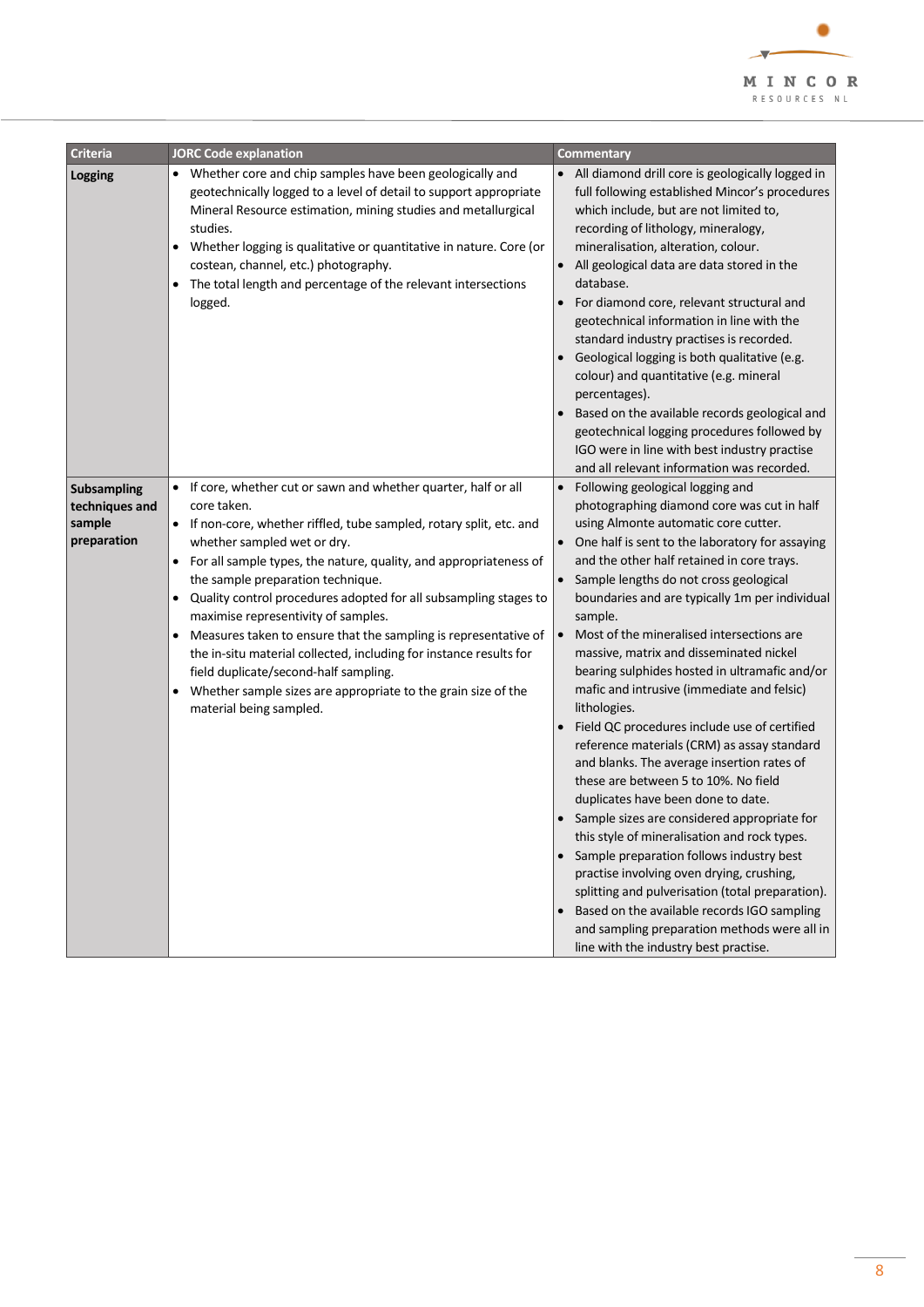

| <b>Criteria</b>                                                                   | <b>JORC Code explanation</b>                                                                                                                                                                                                                                                                                                                                                                                                                                                                                                                                                                                                                                                                                  | Commentary                                                                                                                                                                                                                                                                                                                                                                                                                                                                                                                                                                                                                                                                                                                                                                                                                                                                                                                                                                                                                 |
|-----------------------------------------------------------------------------------|---------------------------------------------------------------------------------------------------------------------------------------------------------------------------------------------------------------------------------------------------------------------------------------------------------------------------------------------------------------------------------------------------------------------------------------------------------------------------------------------------------------------------------------------------------------------------------------------------------------------------------------------------------------------------------------------------------------|----------------------------------------------------------------------------------------------------------------------------------------------------------------------------------------------------------------------------------------------------------------------------------------------------------------------------------------------------------------------------------------------------------------------------------------------------------------------------------------------------------------------------------------------------------------------------------------------------------------------------------------------------------------------------------------------------------------------------------------------------------------------------------------------------------------------------------------------------------------------------------------------------------------------------------------------------------------------------------------------------------------------------|
| <b>Quality of assay</b><br>data and<br>laboratory tests<br><b>Verification of</b> | • The nature, quality and appropriateness of the assaying and<br>laboratory procedures used and whether the technique is<br>considered partial or total.<br>For geophysical tools, spectrometers, handheld XRF<br>$\bullet$<br>instruments, etc., the parameters used in determining the<br>analysis including instrument make and model, reading times,<br>calibrations factors applied and their derivation, etc.<br>Nature of quality control procedures adopted (e.g. standards,<br>blanks, duplicates, external laboratory checks) and whether<br>acceptable levels of accuracy (i.e. lack of bias) and precision have<br>been established.<br>• The verification of significant intersections by either | • Samples are submitted to Bureau Veritas<br>Mineral Laboratories in Canning Vale for<br>sample preparation and assaying.<br>The analytical techniques used are four acid<br>digest multi element suite with ICP-AES finish<br>and includes Ni, Cu, Co, Cr, As, Mg, Al, Fe, Ti,<br>Zn and S.<br>Reference standards and blanks are routinely<br>$\bullet$<br>added to every batch of samples. Total QAQC<br>samples make up between 5% to 10% of all<br>samples.<br>Laboratory QAQC involves the use of internal<br>standards using CRM, blanks, splits and<br>replicates as part of the in-house procedures.<br>Repeat and/or duplicate analysis indicate that<br>precision of samples assayed is within<br>acceptable limits.<br>Monthly QAQC reports are compiled by<br>database consultants Maxgeo and distributed<br>to Mincor.<br>Based on the available records IGO assay<br>protocols and methods were all in line with<br>the industry best practise.<br>Nickel mineralisation is highly visible and<br>$\bullet$ |
| sampling and<br>assaying                                                          | independent or alternative company personnel.<br>The use of twinned holes.<br>$\bullet$<br>Documentation of primary data, data entry procedures, data<br>$\bullet$<br>verification, data storage (physical and electronic) protocols.<br>Discuss any adjustment to assay data.<br>$\bullet$                                                                                                                                                                                                                                                                                                                                                                                                                   | significant intersections have not been<br>independently verified.<br>Mincor's Group Mine Geologist and/or<br>$\bullet$<br>Exploration Manager have reviewed<br>mineralised intersections.<br>To date, Mincor has not twinned any diamond<br>drill holes.<br>Holes are logged using Microsoft Excel<br>templates on laptop computers using lookup<br>codes. The information was sent to Maxgeo<br>consultants for validation and uploading into<br>Datashed format SQL database. Maxgeo have<br>their own in-built libraries and validation<br>routines and assays are checked before being<br>uploaded.<br>Based on the available database records IGO<br>$\bullet$<br>assay protocols and methods were all in line<br>with the industry best practise.                                                                                                                                                                                                                                                                   |
| <b>Location of data</b><br>points                                                 | • Accuracy and quality of surveys used to locate drill holes (collar<br>and down-hole surveys), trenches, mine workings and other<br>locations used in Mineral Resource estimation.<br>Specification of the grid system used.<br>٠<br>Quality and adequacy of topographic control.<br>$\bullet$                                                                                                                                                                                                                                                                                                                                                                                                               | Underground collars and back sights are set<br>$\bullet$<br>out by Mincor's registered surveyor in local<br>mine grid.<br>Current Mincor underground holes are collar<br>$\bullet$<br>set-up using Devicloud Azialigner<br>• All diamond holes were surveyed by a<br>reputable contractor using a DeviGyro<br>gyroscopic survey instrument which has a<br>stated azimuth and dip accuracy of ±0.1°.<br>Based on the available database records IGO<br>down hole survey methods were all in line<br>with the industry best practise.                                                                                                                                                                                                                                                                                                                                                                                                                                                                                        |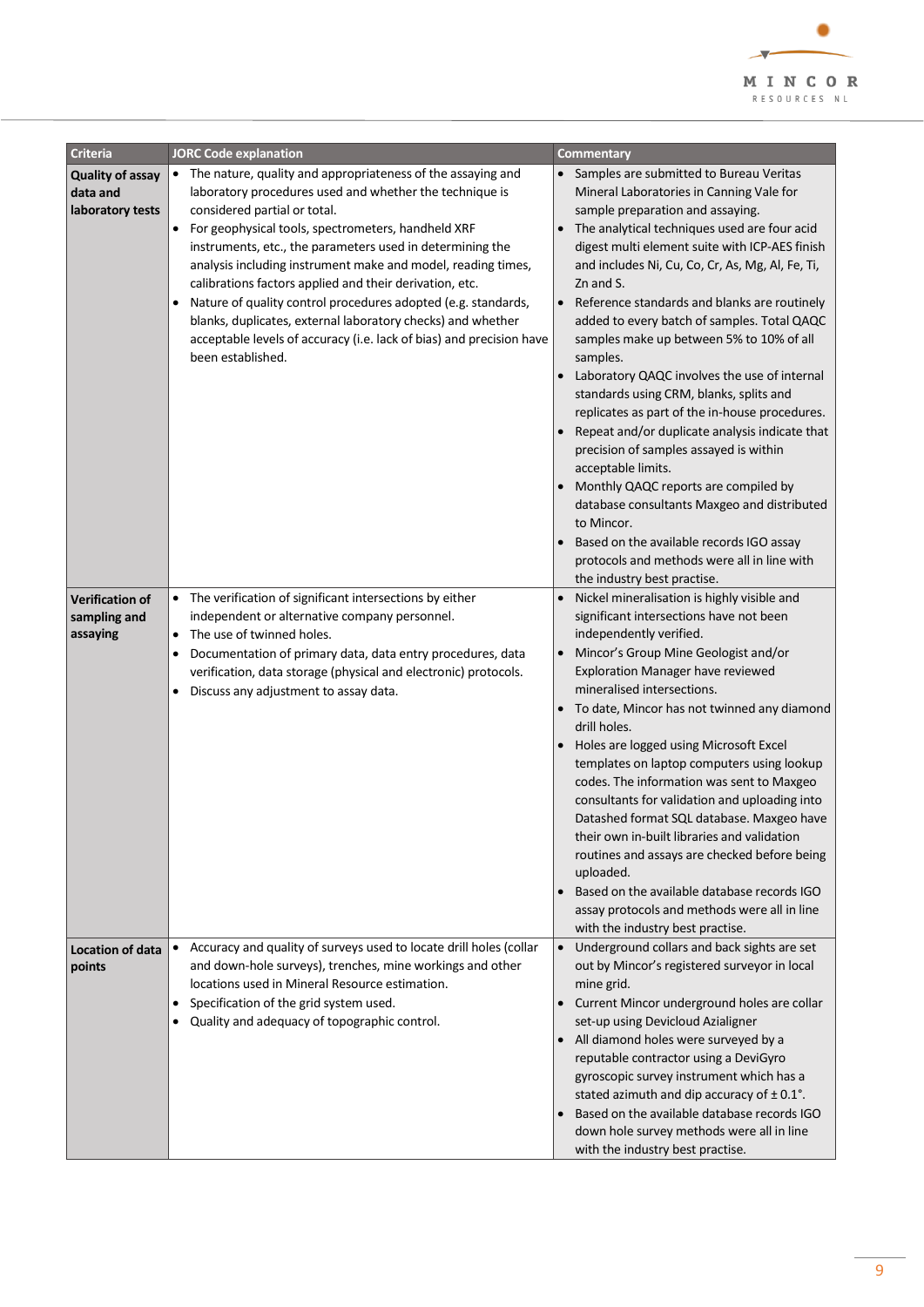

| <b>Criteria</b>                                                         | <b>JORC Code explanation</b>                                                                                                                                                                                                                                                                                                                                                                | Commentary                                                                                                                                                                                                                                                                                                                                                                                                                                                                                                                                                                                                                                                                                                                                                      |
|-------------------------------------------------------------------------|---------------------------------------------------------------------------------------------------------------------------------------------------------------------------------------------------------------------------------------------------------------------------------------------------------------------------------------------------------------------------------------------|-----------------------------------------------------------------------------------------------------------------------------------------------------------------------------------------------------------------------------------------------------------------------------------------------------------------------------------------------------------------------------------------------------------------------------------------------------------------------------------------------------------------------------------------------------------------------------------------------------------------------------------------------------------------------------------------------------------------------------------------------------------------|
| Data spacing<br>and distribution                                        | • Data spacing for reporting of Exploration Results.<br>• Whether the data spacing and distribution is sufficient to<br>establish the degree of geological and grade continuity<br>appropriate for the Mineral Resource and Ore Reserve<br>estimation procedure(s) and classifications applied.<br>Whether sample compositing has been applied.<br>$\bullet$                                | • Current planned drill-hole spacing at the<br>LN04a is 80m x 40m, and additional infill holes<br>in-between drill sections may be required to<br>understand geological complexity and<br>continuity of mineralisation.<br>Further infill drilling may be required for<br>$\bullet$<br>Resource Estimation.                                                                                                                                                                                                                                                                                                                                                                                                                                                     |
| <b>Orientation of</b><br>data in relation<br>to geological<br>structure | • Whether the orientation of sampling achieves unbiased<br>sampling of possible structures and the extent to which this is<br>known, considering the deposit type.<br>• If the relationship between the drilling orientation and the<br>orientation of key mineralised structures is considered to have<br>introduced a sampling bias, this should be assessed and<br>reported if material. | As much as possible, drill holes targeting<br>$\bullet$<br>LN04a ore surface are designed to intersect<br>mineralisation orthogonally to strike<br>orientation.<br>Where targeting involves drilling from other<br>$\bullet$<br>than orthogonal directions to strike,<br>mineralisation true width estimates are<br>reviewed and updated using structural data<br>and well-understood orientation of the<br>footwall basalt surfaces, to which on contact<br>mineralisation is generally sub-parallel at<br>LN04a.<br>Sampling bias by sample orientation relative<br>to structures, mineralised zones and shear<br>zones is considered very minimal and not<br>material because of the routine use and<br>implementation of the above stated<br>methodologies. |
| <b>Sample security</b>                                                  | • The measures taken to ensure sample security.                                                                                                                                                                                                                                                                                                                                             | Sample chain of custody is managed by<br>$\bullet$<br>Mincor.<br>Drill core is delivered to core logging yard by<br>drilling contractor and is in the custody of<br>Mincor employees up until it is sampled.<br>Samples are either delivered to the laboratory<br>$\bullet$<br>by recognised freight service provided or are<br>delivered directly by Mincor employees.<br>Laboratory checks samples received against<br>sample submission forms and notifies Mincor<br>of any discrepancies.<br>Based on the available records IGO have<br>$\bullet$<br>followed the industry best practise in relation<br>to sample security.                                                                                                                                 |
| <b>Audits or</b><br>reviews                                             | • The results of any audits or reviews of sampling techniques and<br>data.                                                                                                                                                                                                                                                                                                                  | In-house audits of data are undertaken on a<br>$\bullet$<br>periodic basis.                                                                                                                                                                                                                                                                                                                                                                                                                                                                                                                                                                                                                                                                                     |

# Section 2: Reporting of Exploration Results (criteria listed in the preceding section also apply to this section)

| Criteria                                                | <b>JORC Code explanation</b>                                                                                                                                                                                                                                                                                                                                                                                               | Commentary                                                                                                                                                                                                                                                        |
|---------------------------------------------------------|----------------------------------------------------------------------------------------------------------------------------------------------------------------------------------------------------------------------------------------------------------------------------------------------------------------------------------------------------------------------------------------------------------------------------|-------------------------------------------------------------------------------------------------------------------------------------------------------------------------------------------------------------------------------------------------------------------|
| <b>Mineral</b><br>tenement and<br>land tenure<br>status | Type, reference name/number, location and ownership<br>including agreements or material issues with third parties such<br>as joint ventures, partnerships, overriding royalties, native title<br>interests, historical sites, wilderness or national park and<br>environmental settings.<br>The security of the tenure held at the time of reporting along<br>with any known impediments to obtaining a licence to operate | LN04a and the Long Operation are located<br>within Location 48 Lot 13 (Freehold land) and<br>are 100% owned by Mincor Resources NL.<br>Durkin North Operation is within Location 48<br>Lot 12 (Freehold land) and is 100% owned by<br><b>Mincor Resources NL.</b> |
|                                                         | in the area.                                                                                                                                                                                                                                                                                                                                                                                                               |                                                                                                                                                                                                                                                                   |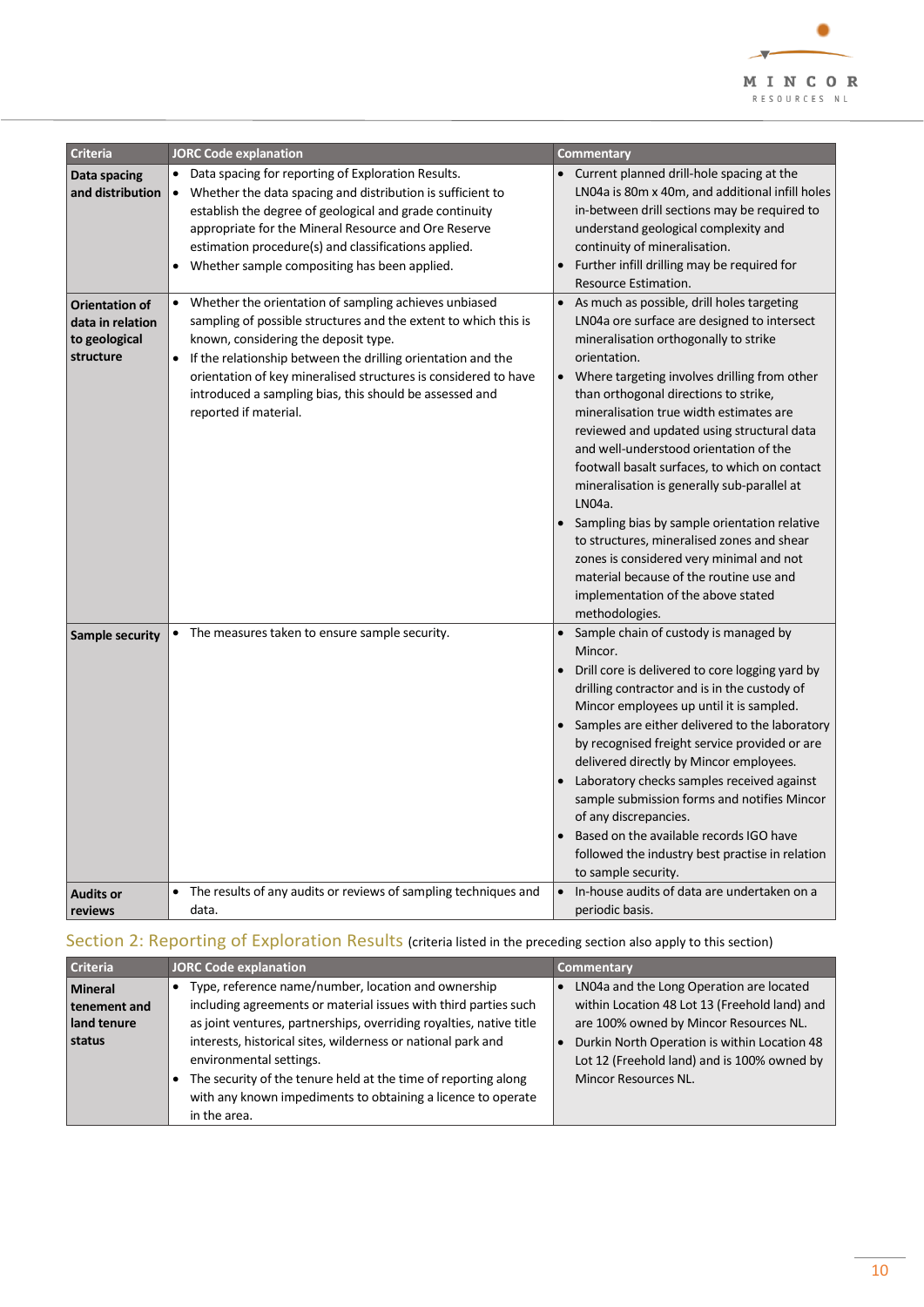

| <b>Criteria</b>                                                                 | <b>JORC Code explanation</b>                                                                                                                                                                                                                                                                                                                                                                                                                                                                                                                                                                                                                                                                                                                            | <b>Commentary</b>                                                                                                                                                                                                                                                                                                                                                                                                                                                                                                                                                                                                                                                                                                                                                                                                                                             |
|---------------------------------------------------------------------------------|---------------------------------------------------------------------------------------------------------------------------------------------------------------------------------------------------------------------------------------------------------------------------------------------------------------------------------------------------------------------------------------------------------------------------------------------------------------------------------------------------------------------------------------------------------------------------------------------------------------------------------------------------------------------------------------------------------------------------------------------------------|---------------------------------------------------------------------------------------------------------------------------------------------------------------------------------------------------------------------------------------------------------------------------------------------------------------------------------------------------------------------------------------------------------------------------------------------------------------------------------------------------------------------------------------------------------------------------------------------------------------------------------------------------------------------------------------------------------------------------------------------------------------------------------------------------------------------------------------------------------------|
| <b>Exploration</b><br>done by other<br>parties                                  | • Acknowledgment and appraisal of exploration by other parties.                                                                                                                                                                                                                                                                                                                                                                                                                                                                                                                                                                                                                                                                                         | • WMC and IGO have explored Long Deposit,<br>and WMC has explored Durkin and Durkin<br>North Orebodies in the past, however there<br>was only limited historical drilling within the<br>LN04a. The work completed by WMC and IGO<br>is considered to be a very high standard.                                                                                                                                                                                                                                                                                                                                                                                                                                                                                                                                                                                 |
| Geology                                                                         | Deposit type, geological setting and style of mineralisation.<br>$\bullet$                                                                                                                                                                                                                                                                                                                                                                                                                                                                                                                                                                                                                                                                              | • The LN04a area is typical of the "Kambalda"<br>style nickel sulphide deposits.                                                                                                                                                                                                                                                                                                                                                                                                                                                                                                                                                                                                                                                                                                                                                                              |
| Drill-hole<br>information                                                       | A summary of all information material to the understanding of<br>$\bullet$<br>the exploration results including a tabulation of the following<br>information for all Material drill-holes:<br>o easting and northing of the drill hole collar<br>elevation or RL (Reduced Level - elevation above sea level in<br>$\circ$<br>metres) of the drill-hole collar<br>dip and azimuth of the hole<br>$\circ$<br>downhole length and interception depth<br>$\circ$<br>o hole length.<br>If the exclusion of this information is justified on the basis that<br>$\bullet$<br>the information is not Material and this exclusion does not<br>detract from the understanding of the report, the Competent<br>Person should clearly explain why this is the case. | • All drill hole collar locations and other<br>relevant information are provided within the<br>body of the report and within tables in<br>Appendix 3 of this release.                                                                                                                                                                                                                                                                                                                                                                                                                                                                                                                                                                                                                                                                                         |
| <b>Data</b><br>aggregation<br>methods                                           | In reporting Exploration Results, weighting averaging<br>$\bullet$<br>techniques, maximum and/or minimum grade truncations (e.g.<br>cutting of high grades) and cut-off grades are usually Material<br>and should be stated.<br>Where aggregate intercepts incorporate short lengths of high-<br>٠<br>grade results and longer lengths of low grade results, the<br>procedure used for such aggregation should be stated and some<br>typical examples of such aggregations should be shown in detail.<br>The assumptions used for any reporting of metal equivalent<br>$\bullet$<br>values should be clearly stated.                                                                                                                                    | Composites are calculated as the length and<br>$\bullet$<br>density weighted average to a 1% Ni cut-off.<br>Composites may contain internal waste;<br>however, the 1% composite must carry in<br>both directions. Unless otherwise noted.<br>• The nature of nickel sulphides is that these<br>composites include massive sulphides (8-20%<br>Ni), matrix sulphides (4-8% Ni) and<br>disseminated sulphides (1-4% Ni). The<br>relative contributions can vary markedly<br>within a single orebody.                                                                                                                                                                                                                                                                                                                                                            |
| Relationship<br>between<br>mineralisation<br>widths and<br>intercept<br>lengths | • These relationships are particularly important in the reporting of<br><b>Exploration Results.</b><br>• If the geometry of the mineralisation with respect to the drill-<br>hole angle is known, its nature should be reported.<br>If it is not known and only the down hole lengths are reported,<br>there should be a clear statement to this effect (e.g. 'down hole<br>length, true width not known').                                                                                                                                                                                                                                                                                                                                             | The general strike and dip of the basalt<br>$\bullet$<br>contact within Long, Durkin North orebodies,<br>Golden Mile and LN04a prospects and<br>individual ore surfaces is well understood,<br>modelled in 3D and the 3D model is being<br>updated continuously as the new drill data<br>becomes available.<br>Contact nickel sulphide mineralised surfaces,<br>such as LN04a, generally follow orientation of<br>the basal footwall, which enables calculations<br>of true widths of mineralisation, irrespective<br>of the drill hole angles.<br>As much as possible, drill holes are designed<br>to intersect mineralisation orthogonally to<br>strike orientation. True width estimates are<br>reviewed and updated as more drilling is<br>completed, and accuracy increases with<br>higher drill density and confidence in<br>geological interpretation. |
| <b>Diagrams</b>                                                                 | Appropriate maps and sections (with scales) and tabulations of<br>$\bullet$<br>intercepts should be included for any significant discovery being<br>reported These should include, but not be limited to a plan view<br>of drill hole collar locations and appropriate sectional views.                                                                                                                                                                                                                                                                                                                                                                                                                                                                 | Appropriate diagrams are provided in the<br>$\bullet$<br>main body of this report.                                                                                                                                                                                                                                                                                                                                                                                                                                                                                                                                                                                                                                                                                                                                                                            |